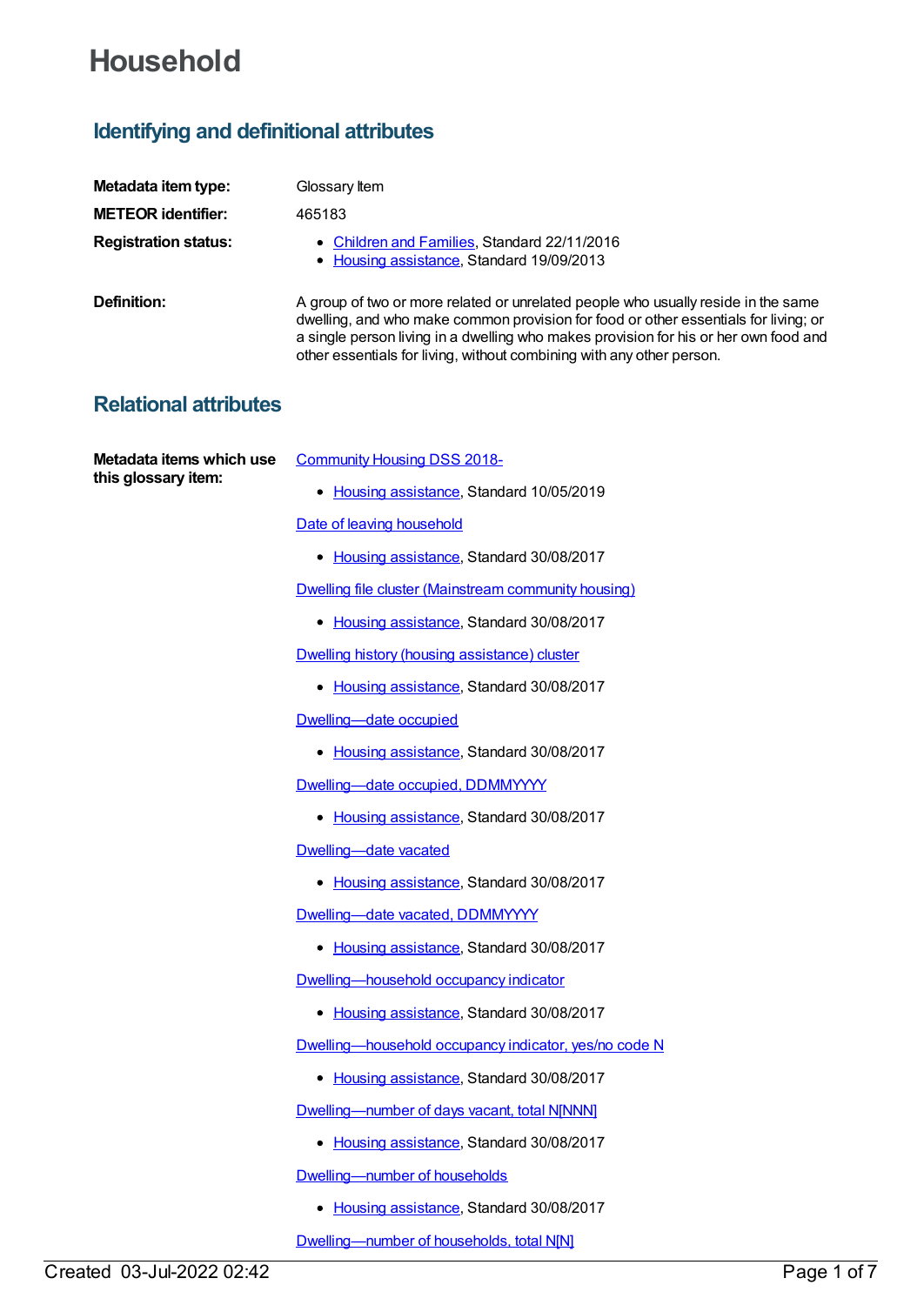#### • Housing [assistance](https://meteor.aihw.gov.au/RegistrationAuthority/11), Superseded 30/08/2017

[Dwelling—number](https://meteor.aihw.gov.au/content/500101) of households, total N[N]

• Housing [assistance](https://meteor.aihw.gov.au/RegistrationAuthority/11), Superseded 01/05/2013

[Dwelling—number](https://meteor.aihw.gov.au/content/663045) of households, total N[N]

• Housing [assistance](https://meteor.aihw.gov.au/RegistrationAuthority/11), Standard 30/08/2017

[Dwelling—vacancy](https://meteor.aihw.gov.au/content/607868) end date, DDMMYYYY

• Housing [assistance](https://meteor.aihw.gov.au/RegistrationAuthority/11), Standard 30/08/2017

[Dwelling—vacancy](https://meteor.aihw.gov.au/content/607870) start date, DDMMYYYY

• Housing [assistance](https://meteor.aihw.gov.au/RegistrationAuthority/11), Standard 30/08/2017

Home purchase [assistance](https://meteor.aihw.gov.au/content/596710) DSS 2013-

• Housing [assistance](https://meteor.aihw.gov.au/RegistrationAuthority/11), Standard 30/08/2017

Household (housing [assistance\)](https://meteor.aihw.gov.au/content/605255) cluster

• Housing [assistance](https://meteor.aihw.gov.au/RegistrationAuthority/11), Superseded 30/08/2017

Household (housing [assistance\)](https://meteor.aihw.gov.au/content/635951) cluster

• Housing [assistance](https://meteor.aihw.gov.au/RegistrationAuthority/11), Standard 30/08/2017

Household file cluster [\(Indigenous](https://meteor.aihw.gov.au/content/605356) community housing)

• Housing [assistance](https://meteor.aihw.gov.au/RegistrationAuthority/11), Standard 30/08/2017

[Household](https://meteor.aihw.gov.au/content/608097) identifier

- [Children](https://meteor.aihw.gov.au/RegistrationAuthority/17) and Families, Standard 22/11/2016
- Housing [assistance](https://meteor.aihw.gov.au/RegistrationAuthority/11), Standard 30/08/2017

[Household](https://meteor.aihw.gov.au/content/608052) in greatest need code N

• Housing [assistance](https://meteor.aihw.gov.au/RegistrationAuthority/11), Standard 30/08/2017

Household [occupancy](https://meteor.aihw.gov.au/content/662247) indicator

• Housing [assistance](https://meteor.aihw.gov.au/RegistrationAuthority/11), Standard 30/08/2017

Household [single/couple](https://meteor.aihw.gov.au/content/608103) status

• Housing [assistance](https://meteor.aihw.gov.au/RegistrationAuthority/11), Standard 30/08/2017

[Household—application](https://meteor.aihw.gov.au/content/608121) allocation indicator

• Housing [assistance](https://meteor.aihw.gov.au/RegistrationAuthority/11), Standard 30/08/2017

[Household—application](https://meteor.aihw.gov.au/content/607904) allocation indicator, yes/no code N

• Housing [assistance](https://meteor.aihw.gov.au/RegistrationAuthority/11), Standard 30/08/2017

[Household—application](https://meteor.aihw.gov.au/content/608127) date

• Housing [assistance](https://meteor.aihw.gov.au/RegistrationAuthority/11), Standard 30/08/2017

[Household—application](https://meteor.aihw.gov.au/content/607872) date, DDMMYYYY

• Housing [assistance](https://meteor.aihw.gov.au/RegistrationAuthority/11), Standard 30/08/2017

[Household—application](https://meteor.aihw.gov.au/content/608130) type

• Housing [assistance](https://meteor.aihw.gov.au/RegistrationAuthority/11), Standard 30/08/2017

[Household—application](https://meteor.aihw.gov.au/content/607906) type, housing assistance code N

• Housing [assistance](https://meteor.aihw.gov.au/RegistrationAuthority/11), Standard 30/08/2017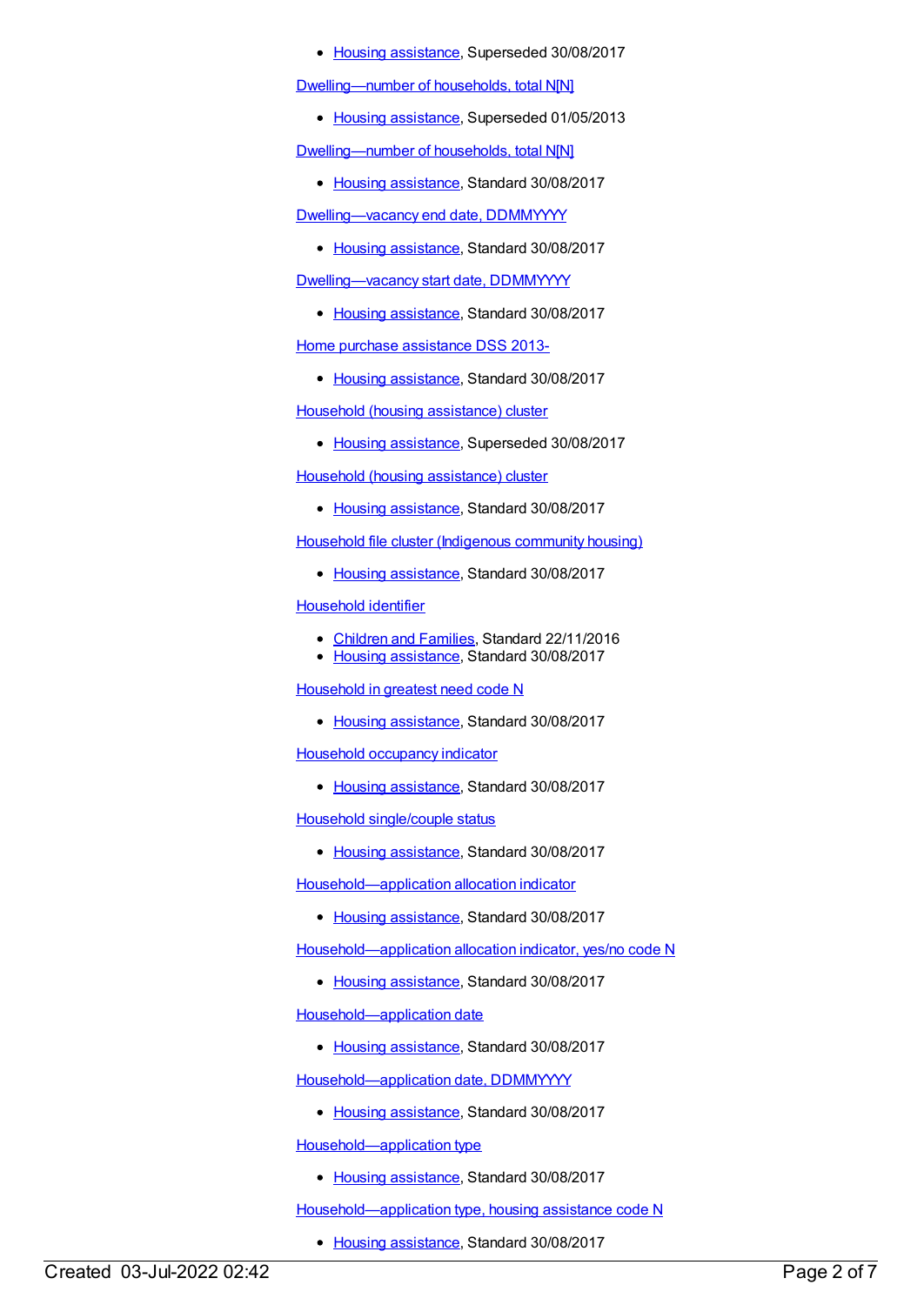[Household—assessable](https://meteor.aihw.gov.au/content/595875) weekly income

• Housing [assistance](https://meteor.aihw.gov.au/RegistrationAuthority/11), Standard 30/08/2017

[Household—assessable](https://meteor.aihw.gov.au/content/595877) weekly income, total Australian currency N[NNNNN].NN

• Housing [assistance](https://meteor.aihw.gov.au/RegistrationAuthority/11), Standard 30/08/2017

[Household—Australian](https://meteor.aihw.gov.au/content/608073) state/territory identifier

• Housing [assistance](https://meteor.aihw.gov.au/RegistrationAuthority/11), Standard 30/08/2017

[Household—Australian](https://meteor.aihw.gov.au/content/608075) state/territory identifier, code N

• Housing [assistance](https://meteor.aihw.gov.au/RegistrationAuthority/11), Standard 30/08/2017

[Household—Commonwealth](https://meteor.aihw.gov.au/content/610107) Rent Assistance amount, total Australian currency N[NNNNN].NN

• Housing [assistance](https://meteor.aihw.gov.au/RegistrationAuthority/11), Standard 30/08/2017

[Household—Commonwealth](https://meteor.aihw.gov.au/content/610153) Rent Assistance income inclusion indicator

• Housing [assistance](https://meteor.aihw.gov.au/RegistrationAuthority/11), Standard 30/08/2017

[Household—Commonwealth](https://meteor.aihw.gov.au/content/610156) Rent Assistance income inclusion indicator, yes/no code N

• Housing [assistance](https://meteor.aihw.gov.au/RegistrationAuthority/11), Standard 30/08/2017

[Household—Commonwealth](https://meteor.aihw.gov.au/content/610146) Rent Assistance rent inclusion indicator

• Housing [assistance](https://meteor.aihw.gov.au/RegistrationAuthority/11), Standard 30/08/2017

[Household—Commonwealth](https://meteor.aihw.gov.au/content/610149) Rent Assistance rent inclusion indicator, yes/no code N

• Housing [assistance](https://meteor.aihw.gov.au/RegistrationAuthority/11), Standard 30/08/2017

[Household—disability](https://meteor.aihw.gov.au/content/607874) status

• Housing [assistance](https://meteor.aihw.gov.au/RegistrationAuthority/11), Standard 30/08/2017

[Household—disability](https://meteor.aihw.gov.au/content/607876) status, yes/no code N

• Housing [assistance](https://meteor.aihw.gov.au/RegistrationAuthority/11), Standard 30/08/2017

[Household—financial](https://meteor.aihw.gov.au/content/608506) assistance amount

• Housing [assistance](https://meteor.aihw.gov.au/RegistrationAuthority/11), Standard 30/08/2017

[Household—financial](https://meteor.aihw.gov.au/content/608508) assistance amount received, total Australian currency N[NNNNN].NN

• Housing [assistance](https://meteor.aihw.gov.au/RegistrationAuthority/11), Standard 30/08/2017

[Household—greatest](https://meteor.aihw.gov.au/content/608060) need date

• Housing [assistance](https://meteor.aihw.gov.au/RegistrationAuthority/11), Standard 30/08/2017

[Household—greatest](https://meteor.aihw.gov.au/content/605815) need date, DDMMYYYY

• Housing [assistance](https://meteor.aihw.gov.au/RegistrationAuthority/11), Standard 30/08/2017

[Household—greatest](https://meteor.aihw.gov.au/content/608417) need indicator

• Housing [assistance](https://meteor.aihw.gov.au/RegistrationAuthority/11), Standard 30/08/2017

[Household—greatest](https://meteor.aihw.gov.au/content/608411) need indicator, yes/no code N

• Housing [assistance](https://meteor.aihw.gov.au/RegistrationAuthority/11), Standard 30/08/2017

[Household—greatest](https://meteor.aihw.gov.au/content/608064) need reason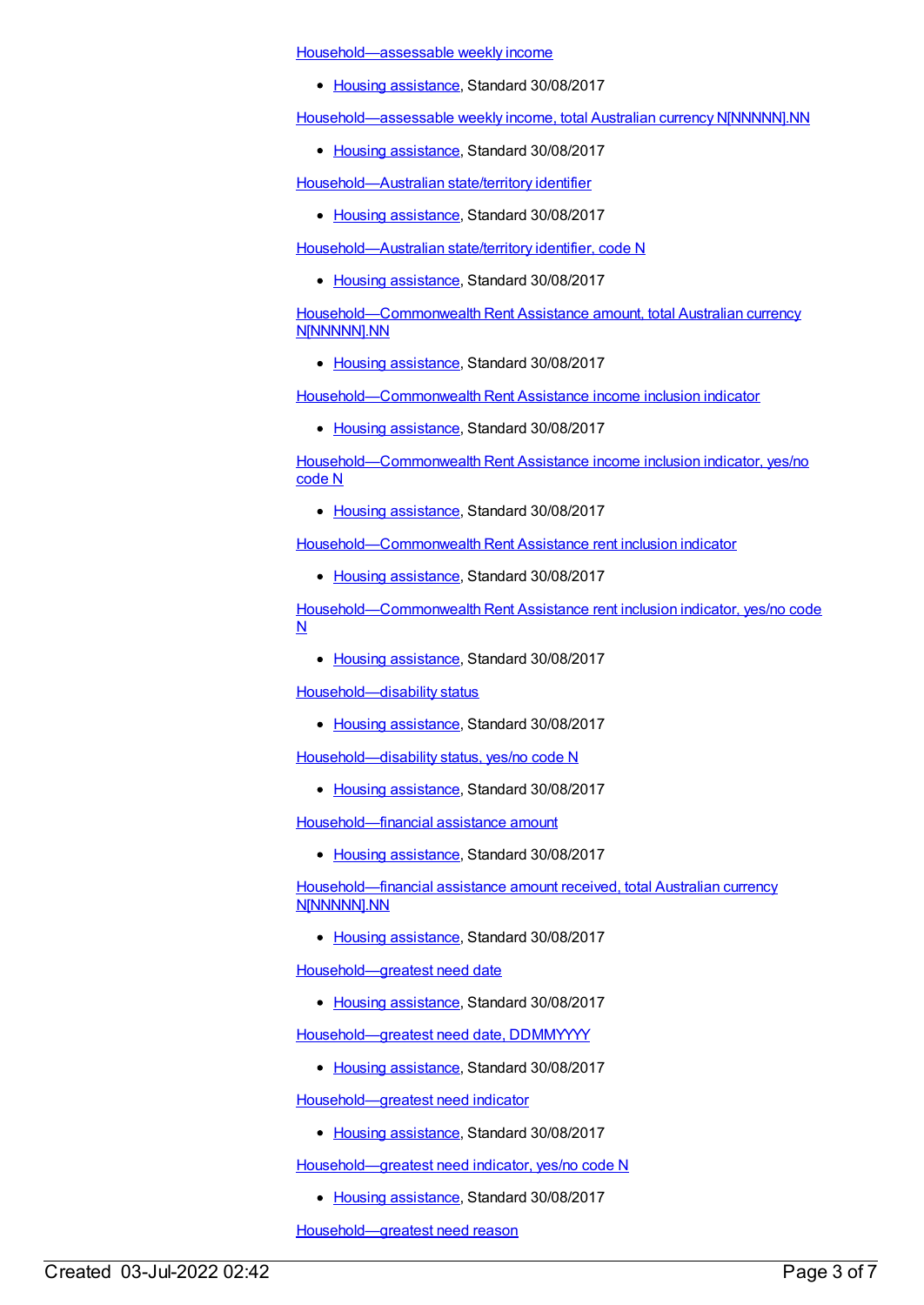#### • Housing [assistance](https://meteor.aihw.gov.au/RegistrationAuthority/11), Standard 30/08/2017

[Household—greatest](https://meteor.aihw.gov.au/content/607878) need reason, code N

• Housing [assistance](https://meteor.aihw.gov.au/RegistrationAuthority/11), Standard 30/08/2017

[Household—gross](https://meteor.aihw.gov.au/content/607880) weekly income

• Housing [assistance](https://meteor.aihw.gov.au/RegistrationAuthority/11), Standard 30/08/2017

[Household—gross](https://meteor.aihw.gov.au/content/607882) weekly income, total Australian currency N[NNNNN].NN

• Housing [assistance](https://meteor.aihw.gov.au/RegistrationAuthority/11), Standard 30/08/2017

[Household—homeless](https://meteor.aihw.gov.au/content/608014) prior to allocation indicator, yes/no code N

• Housing [assistance](https://meteor.aihw.gov.au/RegistrationAuthority/11), Standard 30/08/2017

[Household—household](https://meteor.aihw.gov.au/content/608016) composition

• Housing [assistance](https://meteor.aihw.gov.au/RegistrationAuthority/11), Standard 30/08/2017

[Household—household](https://meteor.aihw.gov.au/content/608018) composition, housing assistance code N

• Housing [assistance](https://meteor.aihw.gov.au/RegistrationAuthority/11), Standard 30/08/2017

[Household—Indigenous](https://meteor.aihw.gov.au/content/608134) status

• Housing [assistance](https://meteor.aihw.gov.au/RegistrationAuthority/11), Standard 30/08/2017

[Household—Indigenous](https://meteor.aihw.gov.au/content/607888) status, yes/no code N

• Housing [assistance](https://meteor.aihw.gov.au/RegistrationAuthority/11), Standard 30/08/2017

[Household—main](https://meteor.aihw.gov.au/content/608024) language other than English spoken at home

• Housing [assistance](https://meteor.aihw.gov.au/RegistrationAuthority/11), Standard 30/08/2017

[Household—main](https://meteor.aihw.gov.au/content/608028) language other than English spoken at home, yes/no code N

• Housing [assistance](https://meteor.aihw.gov.au/RegistrationAuthority/11), Standard 30/08/2017

[Household—market](https://meteor.aihw.gov.au/content/608030) value of rent paid indicator

• Housing [assistance](https://meteor.aihw.gov.au/RegistrationAuthority/11), Standard 30/08/2017

[Household—market](https://meteor.aihw.gov.au/content/608032) value of rent paid indicator, yes/no/not stated/inadequately described code N

• Housing [assistance](https://meteor.aihw.gov.au/RegistrationAuthority/11), Standard 30/08/2017

[Household—new](https://meteor.aihw.gov.au/content/608137) allocation status

• Housing [assistance](https://meteor.aihw.gov.au/RegistrationAuthority/11), Standard 30/08/2017

[Household—new](https://meteor.aihw.gov.au/content/607890) allocation status (financial year), code N

• Housing [assistance](https://meteor.aihw.gov.au/RegistrationAuthority/11), Standard 30/08/2017

[Household—principal](https://meteor.aihw.gov.au/content/608445) source of cash income

• Housing [assistance](https://meteor.aihw.gov.au/RegistrationAuthority/11), Standard 30/08/2017

[Household—principal](https://meteor.aihw.gov.au/content/608478) source of cash income, community housing code N

• Housing [assistance](https://meteor.aihw.gov.au/RegistrationAuthority/11), Standard 30/08/2017

[Household—principal](https://meteor.aihw.gov.au/content/608480) source of cash income, housing assistance code N[.N.N]

• Housing [assistance](https://meteor.aihw.gov.au/RegistrationAuthority/11), Standard 30/08/2017

[Household—rebated](https://meteor.aihw.gov.au/content/608140) rent status

• Housing [assistance](https://meteor.aihw.gov.au/RegistrationAuthority/11), Standard 30/08/2017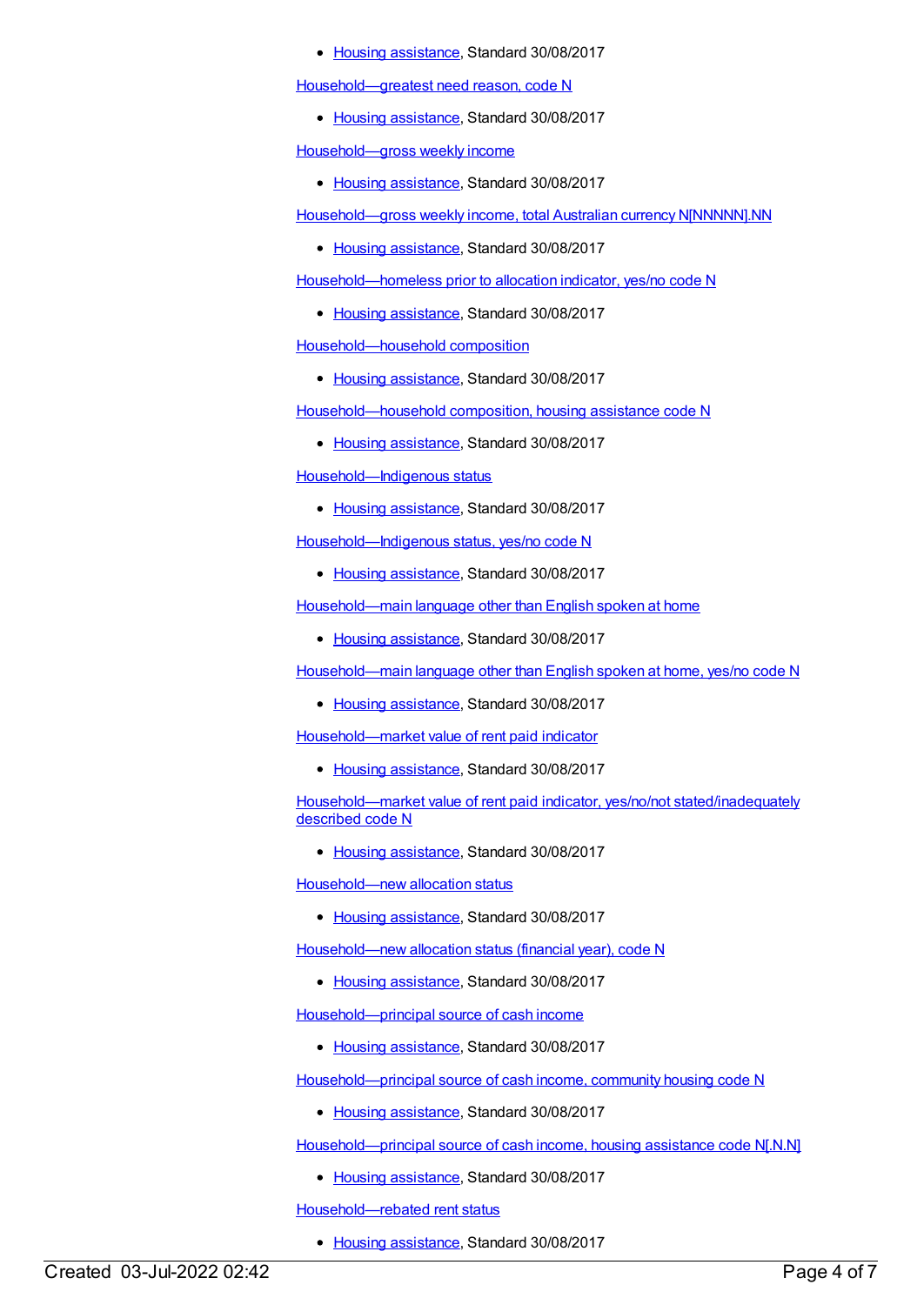[Household—rebated](https://meteor.aihw.gov.au/content/607892) rent status, code N

• Housing [assistance](https://meteor.aihw.gov.au/RegistrationAuthority/11), Standard 30/08/2017

[Household—transfer](https://meteor.aihw.gov.au/content/608147) status

• Housing [assistance](https://meteor.aihw.gov.au/RegistrationAuthority/11), Standard 30/08/2017

[Household—transfer](https://meteor.aihw.gov.au/content/608149) status (financial year), yes/no code N

• Housing [assistance](https://meteor.aihw.gov.au/RegistrationAuthority/11), Standard 30/08/2017

[Household—weekly](https://meteor.aihw.gov.au/content/608152) rebate amount

• Housing [assistance](https://meteor.aihw.gov.au/RegistrationAuthority/11), Standard 30/08/2017

[Household—weekly](https://meteor.aihw.gov.au/content/607896) rebate amount, total Australian currency N[NNNNN].NN

• Housing [assistance](https://meteor.aihw.gov.au/RegistrationAuthority/11), Standard 30/08/2017

[Household—weekly](https://meteor.aihw.gov.au/content/608143) rent charged

• Housing [assistance](https://meteor.aihw.gov.au/RegistrationAuthority/11), Standard 30/08/2017

[Household—weekly](https://meteor.aihw.gov.au/content/607894) rent charged, total Australian currency N[NNNNN].NN

• Housing [assistance](https://meteor.aihw.gov.au/RegistrationAuthority/11), Standard 30/08/2017

Housing assistance household [composition](https://meteor.aihw.gov.au/content/608487) code N

• Housing [assistance](https://meteor.aihw.gov.au/RegistrationAuthority/11), Standard 30/08/2017

[Income](https://meteor.aihw.gov.au/content/608087) unit

• Housing [assistance](https://meteor.aihw.gov.au/RegistrationAuthority/11), Standard 30/08/2017

Income [unit—income](https://meteor.aihw.gov.au/content/608089) unit identifier

• Housing [assistance](https://meteor.aihw.gov.au/RegistrationAuthority/11), Standard 30/08/2017

Income [unit—income](https://meteor.aihw.gov.au/content/607900) unit identifier, X[X(14)]

• Housing [assistance](https://meteor.aihw.gov.au/RegistrationAuthority/11), Standard 30/08/2017

[Indigenous](https://meteor.aihw.gov.au/content/596369) community housing DSS 2013-18

• Housing [assistance](https://meteor.aihw.gov.au/RegistrationAuthority/11), Standard 30/08/2017

Indigenous [Community](https://meteor.aihw.gov.au/content/711226) Housing DSS 2018-

• Housing [assistance](https://meteor.aihw.gov.au/RegistrationAuthority/11), Standard 10/05/2019

[Mainstream](https://meteor.aihw.gov.au/content/594489) community housing DSS 2013-18

- Housing [assistance](https://meteor.aihw.gov.au/RegistrationAuthority/11), Superseded 10/05/2019 Number of [households](https://meteor.aihw.gov.au/content/463933)
	- Housing [assistance](https://meteor.aihw.gov.au/RegistrationAuthority/11), Standard 01/05/2013

Person (housing [assistance\)](https://meteor.aihw.gov.au/content/605260) cluster

• Housing [assistance](https://meteor.aihw.gov.au/RegistrationAuthority/11), Superseded 30/08/2017

Person file cluster [\(Mainstream](https://meteor.aihw.gov.au/content/605348) community housing)

• Housing [assistance](https://meteor.aihw.gov.au/RegistrationAuthority/11), Standard 30/08/2017

Person in [household](https://meteor.aihw.gov.au/content/668520) identifier

• Housing [assistance](https://meteor.aihw.gov.au/RegistrationAuthority/11), Standard 30/08/2017

Person income (housing [assistance\)](https://meteor.aihw.gov.au/content/605275) cluster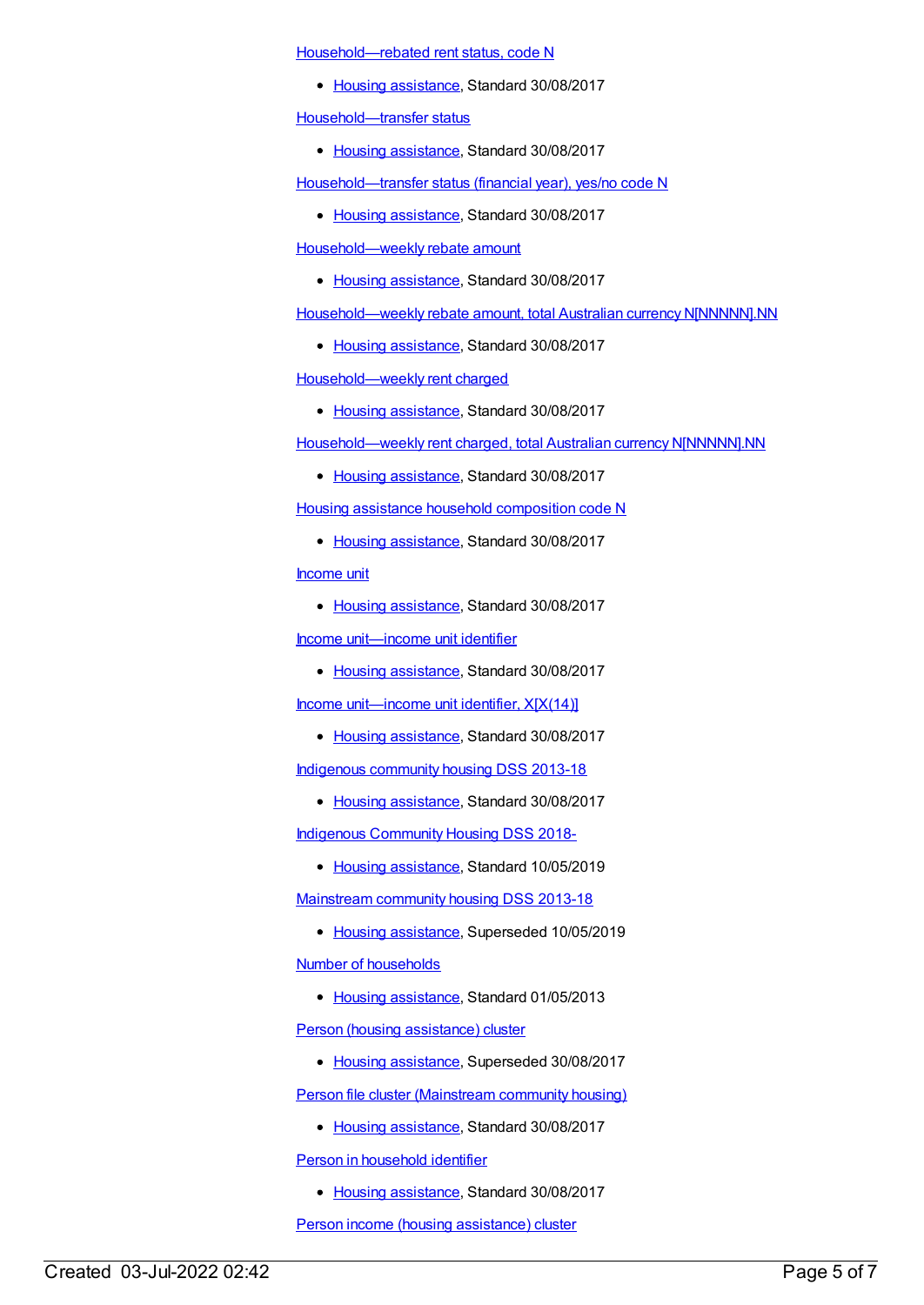#### • Housing [assistance](https://meteor.aihw.gov.au/RegistrationAuthority/11), Standard 30/08/2017

[Person—assessable](https://meteor.aihw.gov.au/content/595870) income (weekly), total Australian currency N[NNNNN].NN

• Housing [assistance](https://meteor.aihw.gov.au/RegistrationAuthority/11), Standard 30/08/2017

[Person—date](https://meteor.aihw.gov.au/content/610242) of leaving household

• Housing [assistance](https://meteor.aihw.gov.au/RegistrationAuthority/11), Standard 30/08/2017

[Person—date](https://meteor.aihw.gov.au/content/610244) of leaving household, DDMMYYYY

• Housing [assistance](https://meteor.aihw.gov.au/RegistrationAuthority/11), Standard 30/08/2017

[Person—gross](https://meteor.aihw.gov.au/content/595887) weekly income, total Australian currency N[NNNNN].NN

• Housing [assistance](https://meteor.aihw.gov.au/RegistrationAuthority/11), Standard 30/08/2017

[Person—household](https://meteor.aihw.gov.au/content/608105) single/couple status

• Housing [assistance](https://meteor.aihw.gov.au/RegistrationAuthority/11), Standard 30/08/2017

[Person—household](https://meteor.aihw.gov.au/content/608109) single/couple status, code N

• Housing [assistance](https://meteor.aihw.gov.au/RegistrationAuthority/11), Superseded 10/05/2019

[Person—principal](https://meteor.aihw.gov.au/content/608085) source of cash income, code N[.N.N.N]

• Housing [assistance](https://meteor.aihw.gov.au/RegistrationAuthority/11), Standard 30/08/2017

[Person—relationship](https://meteor.aihw.gov.au/content/609149) to household reference person

• Housing [assistance](https://meteor.aihw.gov.au/RegistrationAuthority/11), Standard 30/08/2017

[Person—relationship](https://meteor.aihw.gov.au/content/609147) to household reference person, code N

• Housing [assistance](https://meteor.aihw.gov.au/RegistrationAuthority/11), Standard 30/08/2017

Private rent [assistance](https://meteor.aihw.gov.au/content/596529) DSS 2013-

• Housing [assistance](https://meteor.aihw.gov.au/RegistrationAuthority/11), Standard 30/08/2017

Private rent [assistance](https://meteor.aihw.gov.au/content/612377) type code N[N]

• Housing [assistance](https://meteor.aihw.gov.au/RegistrationAuthority/11), Standard 30/08/2017

Public Housing and State Owned and Managed [Indigenous](https://meteor.aihw.gov.au/content/711016) housing (PH & SOMIH) DSS 2018-

• Housing [assistance](https://meteor.aihw.gov.au/RegistrationAuthority/11), Standard 10/05/2019

Public rental housing DSS [2013-14](https://meteor.aihw.gov.au/content/595530)

• Housing [assistance](https://meteor.aihw.gov.au/RegistrationAuthority/11), Superseded 30/08/2017

Public rental housing DSS [2014-17](https://meteor.aihw.gov.au/content/635946)

• Housing [assistance](https://meteor.aihw.gov.au/RegistrationAuthority/11), Superseded 19/12/2017

Public rental housing DSS [2017-18](https://meteor.aihw.gov.au/content/687107)

• Housing [assistance](https://meteor.aihw.gov.au/RegistrationAuthority/11), Superseded 10/05/2019

[Relationship](https://meteor.aihw.gov.au/content/608500) in household cluster (Indigenous community housing)

• Housing [assistance](https://meteor.aihw.gov.au/RegistrationAuthority/11), Standard 30/08/2017

[Relationship](https://meteor.aihw.gov.au/content/321218) to household reference person

- [Community](https://meteor.aihw.gov.au/RegistrationAuthority/1) Services (retired), Incomplete 18/01/2006
- Housing [assistance](https://meteor.aihw.gov.au/RegistrationAuthority/11), Standard 30/08/2017

Service [event—payment](https://meteor.aihw.gov.au/content/611709) type, home purchase assistance code N